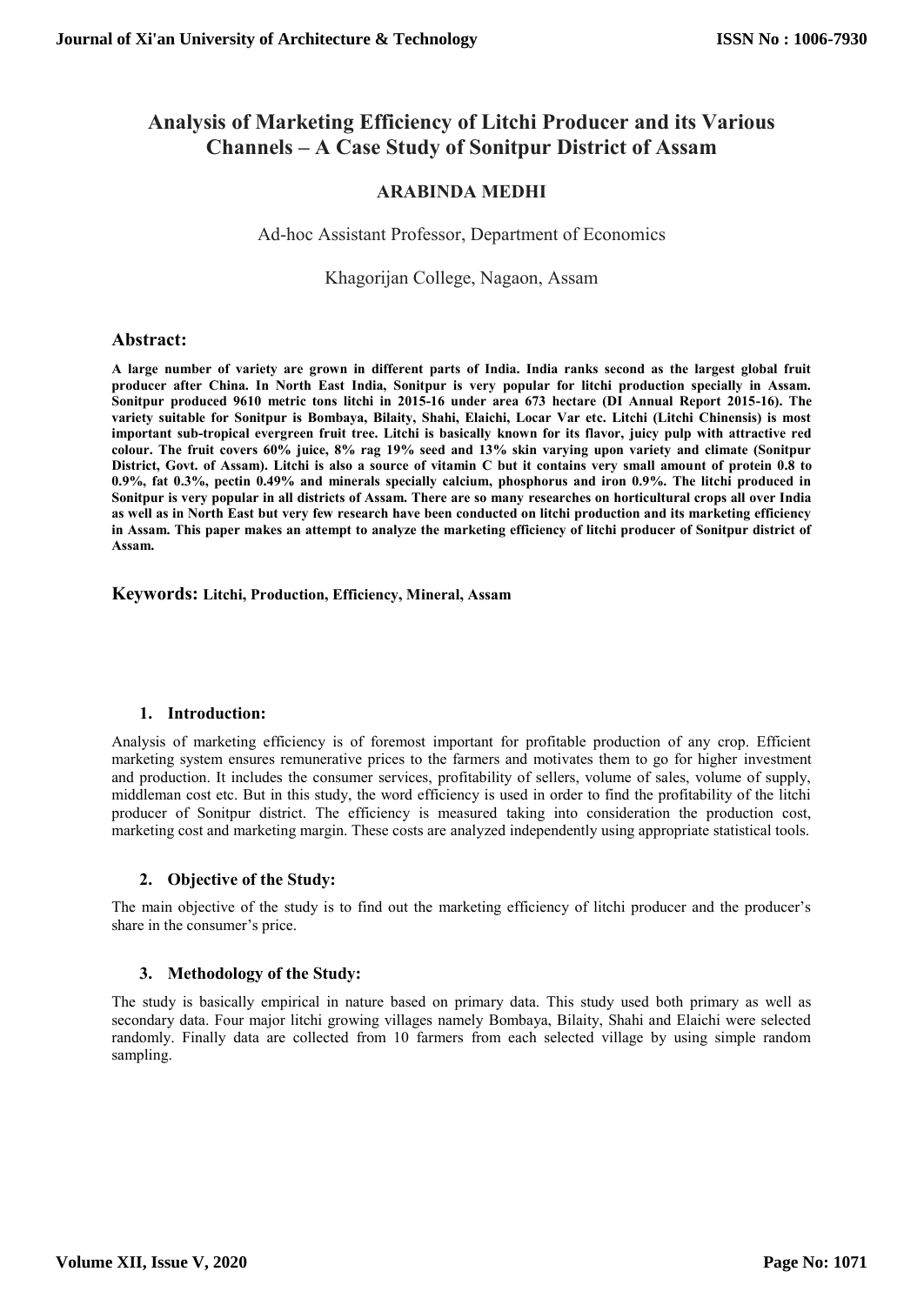## **4. Findings:**

#### **Production Cost:**

An attempt is made to analyze the costs structure of litchi supplied to the markets by the selected farmers. For this the average cost of cultivation is taken into account. The study finds that majority of small and marginal farmers do not maintain any record, data regarding previous years. However, most of the sample farmers ( 10 from each village) were able to recollect the data for the current year 2019-2010 and the same have been analyzed for cost per box of litchi ( per box contains 15kg of litchi) as below-

| SL <sub>No</sub> | Particulars          | Charge in Per Box | Percentage |
|------------------|----------------------|-------------------|------------|
|                  |                      | (Rs.)             |            |
|                  | Seed                 | 4                 | 0.72       |
| $\overline{2}$   | Inorganic Fertilizer | 118               | 21.26      |
| 3                | Organic Manures      | 138               | 24.86      |
| 4                | Pesticides           | 48                | 8.65       |
|                  | Fungicides           | 30                | 5.41       |
| 6                | Mechanical           | 52                | 9.37       |
|                  | Labour Force         | 150               | 27.03      |
| 8                | Electricity          | 15                | 2.70       |
|                  | Total                | 555               | 100        |

 *Average Cost of Cultivation of Litchi during 2019-2020*

*Source: Calculated from field survey 2019-2020*

From the above table it is seen that the cost of production of litchi per box is Rs. 555 which means the producer has to incur Rs. 37 to produce per Kg of litchi. Producers spend more on materials to grow litchi than on power.

Marketing Channels of Litchi in the District:

This study found that there are two marketing channels of Litchi operational in the market. They are-

Channels1. Producer – Consumer

Channels2. Producer – Retailer – Consumer

Marketing Cost and Marketing Margins of litchi in Channels 1 are shown in the following table-

*Price Spread and Marketing Margins in Channels 1*

| <b>SL</b>      | Particulars                                       | Charge In Per Box (Rs.) | % of the Consumers Price |
|----------------|---------------------------------------------------|-------------------------|--------------------------|
| N <sub>0</sub> |                                                   |                         |                          |
|                | At Producer Level                                 |                         |                          |
|                | a) Cost of Production                             | 555                     | 49.33                    |
|                | b) Cost of marketing                              | 25                      | 2.22                     |
|                | $(i+iii+iiv)$                                     |                         |                          |
|                | i) Cost of Paper Cartoon                          | 10                      | 0.89                     |
|                | ii) Cost of Packaging                             |                         | 0.18                     |
|                | iii) loading                                      |                         | 0.09                     |
|                | iv) Freight Charge to the Market (Avg.)           | 12                      | 1.07                     |
|                | Total Cost $(a+b)$                                | 580                     | 51.56                    |
| $\overline{2}$ | Price Received by the Producer i.e consumer price | 1125                    | 100                      |
| 3              | Profits Received by the Producer                  | 545                     | 48.44                    |
|                | Producer's share in the Consumer's Price (%)      | 100                     |                          |

*Source: calculated from Field Survey 2019-20*

This channel includes the production of small and marginal farmers whose production was actually low. In this channel, producers themselves sold their products at the nearest market where there is no involvement of any middlemen or retailers. Here all the profits are enjoyed by the producers themselves. The total marketing cost borne by the producer was calculated to be 38.66 per 15 kg packed litchi cartoon. The producers marketing costs included the cost of paper cartoon, cost of packaging, loading and freight charges. The grower had to incur the highest expenditure of Rs 12 per box as the freight charge to the nearest market. The grower had also to spend Rs 10 per paper cartoon for packaging which contains 15 kg of litchi. The producer received a sum of Rs 1125 per box (Rs. 75 per Kg) which contains 15kg of litchi. Thus the producer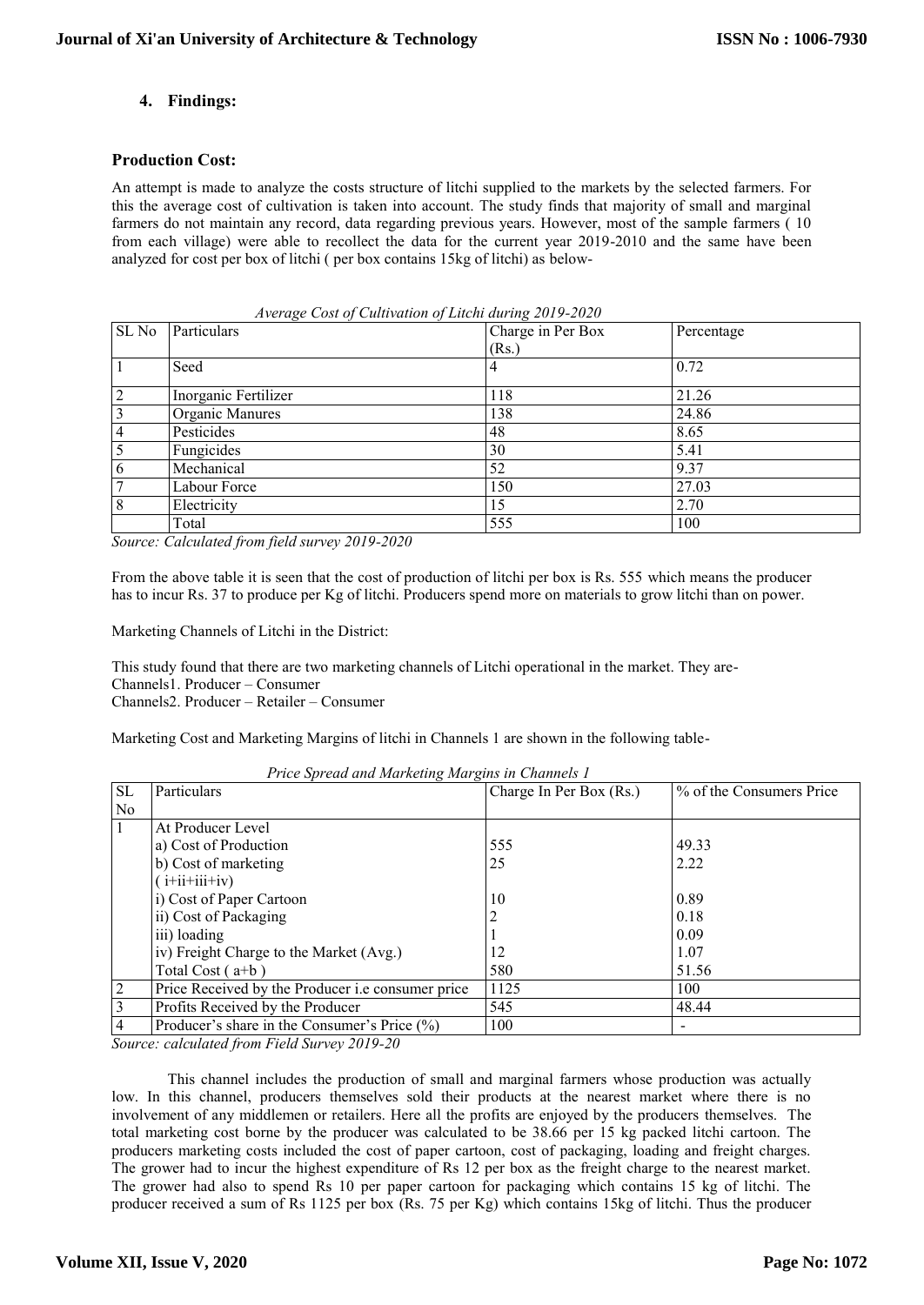reaped a profit of Rs. 545 per 15kg paper cartoon which was found to be 48.44 of the consumer's price. In this channel, the producers share in the consumer's price was found to be 100% indicating this marketing channel as very efficient.

Marketing Cost and Marketing Margins of Litchi in Channel 2 are shown in the following table-

|                  | 1 rice spreud und murkeling murgins in Channels 2. |                     |                          |  |  |
|------------------|----------------------------------------------------|---------------------|--------------------------|--|--|
| SL <sub>NO</sub> | Particulars                                        | Charge in Per Box   | % of the Consumers Price |  |  |
|                  |                                                    | (Rs.)               |                          |  |  |
|                  |                                                    |                     |                          |  |  |
|                  | At Producer Level (a+b)                            | 568                 | 50.49                    |  |  |
|                  | a) Cost of Production                              | 555                 | 49.33                    |  |  |
|                  | b) Cost of Marketing $(i+iii+iii)$                 | 13                  | 1.16                     |  |  |
|                  | i) Cost of Paper Cartoon                           | 10                  | 0.89                     |  |  |
|                  | ii) Cost of Packaging                              | 2                   | 0.18                     |  |  |
|                  | iii) Loading                                       |                     | 0.09                     |  |  |
|                  | c) Price Received by the Producer                  | 945                 | 84                       |  |  |
|                  |                                                    | $(75-12=63*15=945)$ |                          |  |  |
|                  | d) Profits to Producer                             | 377                 | 33.51                    |  |  |
|                  |                                                    |                     |                          |  |  |
| 2                | At Retailers Level                                 |                     |                          |  |  |
|                  | a) Cost of Marketing                               |                     |                          |  |  |
|                  | i) Freight Charge                                  | 15                  | 1.33                     |  |  |
|                  | b) Price Received by the Retailer                  | 1125                |                          |  |  |
|                  | c) Profits to Retailer                             | 165                 | 14.67                    |  |  |
|                  |                                                    |                     |                          |  |  |
| 3                | Producers Share in the Consumer's Price            | 84.00               |                          |  |  |

 *Price Spread and Marketing Margins in Channels 2:*

*Source: Calculated from Field Survey 2019-2020*

In this channel, the retailer purchases litchi from the producer and sells it at their retail shops. The marketing cost incurred by the producer was calculated to be Rs. 13 per box which was 1.16 percent of the consumer price. Here the producer had to incur the highest expenditure i.e. Rs. 10 per paper cartoon followed by the cost packaging, assembling and loading charges. After selling their products to retailers, producers receive a sum of Rs. 945 which contains 84 percent of the consumer's price. Then the producers earn a profit of Rs. 377 per box which is 33.71 percent of the consumer's price.

At the retailer's level, the retailer incurs a cost of marketing of Rs. 15 which includes the freight charges to the retail market. Transportation costs contain 1.33 percent of the consumer's price. The retailer then sells it at Rs. 1125 per box and earns a profit of Rs. 165 per box which is 14.67 percent of the consumer's price. The producer's share in the consumer's price was found to be 84.00 percent of the consumer's price indicating 16.00 percent of the consumer's price was going to the pocket of intermediaries.

## 5. **MARKETING EFFICIENCY**:

Marketing is said to be efficient if the total marketing margin is high for a given marketing cost. In this study, the marketing efficiency is measured by using Shepherd' Method as below: *Marketing Efficiency by Shepherd Method*:

The marketing efficiency is measured with the help of the following formula given by Shepherd-

 $ME=V/I-1$ ME= Index of marketing efficiency V= value of goods sold of consumer price I= total marketing cost.

| ، مع ا<br>$120 +$<br>$-1$<br>uuculal.                                             | ∶hannel | $\overline{\phantom{a}}$<br>honn<br>ב בסונויים |
|-----------------------------------------------------------------------------------|---------|------------------------------------------------|
| $\sim \infty$<br>$\sim$<br>Index<br>Marketing<br>shepher <sup>1</sup><br>ticiency | 0.94    | 0.66                                           |

The value of Shepherd Marketing Efficiency was found at 0.94 for channel 1 and 0.66 for channel 2. Thus channel 1 has the highest marketing efficiency value followed by channel 2. Thus channel 1 was the most efficient one with the highest efficiency value where there is no involvement of intermediaries.